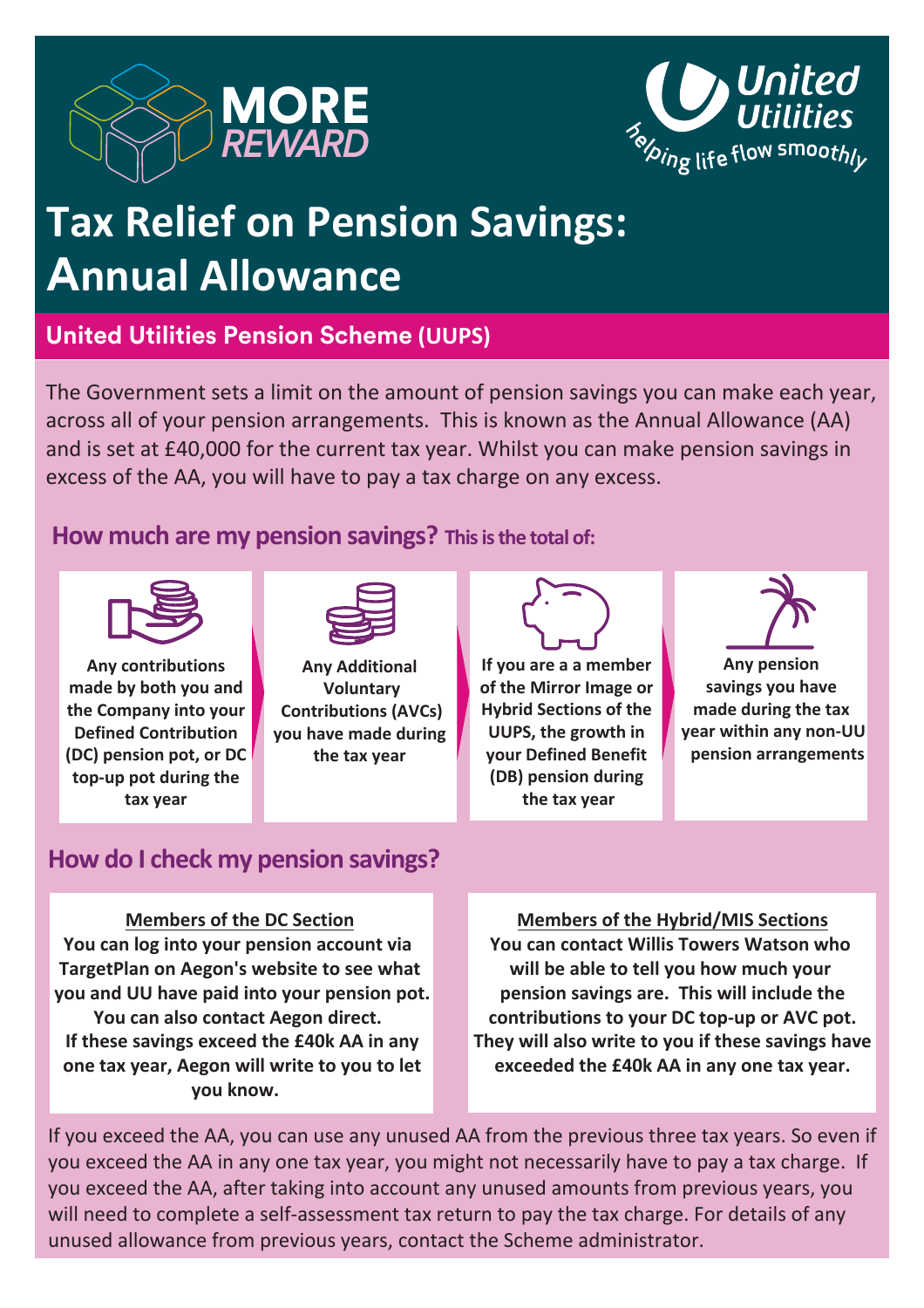

# **Money Purchase Annual Allowance (MPAA)**

#### **If you have started receiving pension benefits from a DC pot**

If you have started to receive any Defined Contribution (DC) pension benefits (including AVCs) on a 'flexible' basis, your AA for any future DC pension contributions will be reduced to the 'money purchase Annual Allowance' of £4,000 per year. This means you will only be able to contribute a maximum of £4,000 per year into a DC pension pot, including any employer contributions. If you contribute more than that, you will have to pay a tax charge.

#### **Taking benefits on a flexible basis includes:**

- taking money from a 'flexi-access' drawdown fund;
- taking all of your DC pot as cash (over certain limits);
- taking a cash sum from your DC pot without also purchasing an annuity or starting a drawdown fund;
- taking more than the limit from a 'capped' drawdown fund



 on a 'flexible' basis as described above. If you are unsure if this applies to you, check with the This applies whether the benefits you are receiving are from a UU pension scheme or are from elsewhere, although it only applies if it is DC benefits that you are receiving and they have been paid administrator that is paying (or paid) your DC benefits. They should have sent you confirmation that this would apply at the point that you started to receive your DC benefits. If it is a UU pension that you have started receiving money from, you will need to contact either Aegon, if you have taken benefits from the DC section of the UUPS, or Willis Towers Watson if you have taken DC benefits from the Hybrid or MIS schemes (i.e. DC top-up pot or AVCs).

#### *If you are restricted to the MPAA of £4,000 you will NOT be able to make use of any ƵŶƵƐĞĚallowance from previous years (as mentioned on page 1) to offset DC savings*

If you are subject to this reduced allowance and are a contributing member of a UU pension scheme, Towers Watson for the Hybrid or MIS sections of the UUPS. You may also wish to reduce your future you will need to let the scheme administrator know - Aegon for the DC Section of UUPS, or Willis DC contributions to avoid exceeding the limit and having to pay a tax charge. You can do this using the online form on the UU pensions website.

If you are thinking of starting to receive any of your pension benefits from UU (or from elsewhere) whilst carrying on working for UU, you might want to consider the impact of the MPAA if you intend to join the DC section to build up a further DC pot.



*If you are subject to the MPAA and exceed the limit, you will need to complete a self-assessment tax return to pay the tax charge due.* For more information visit the Government's website:

 $www.gov.uk/tax-on-your-private-pension/annual-allowance$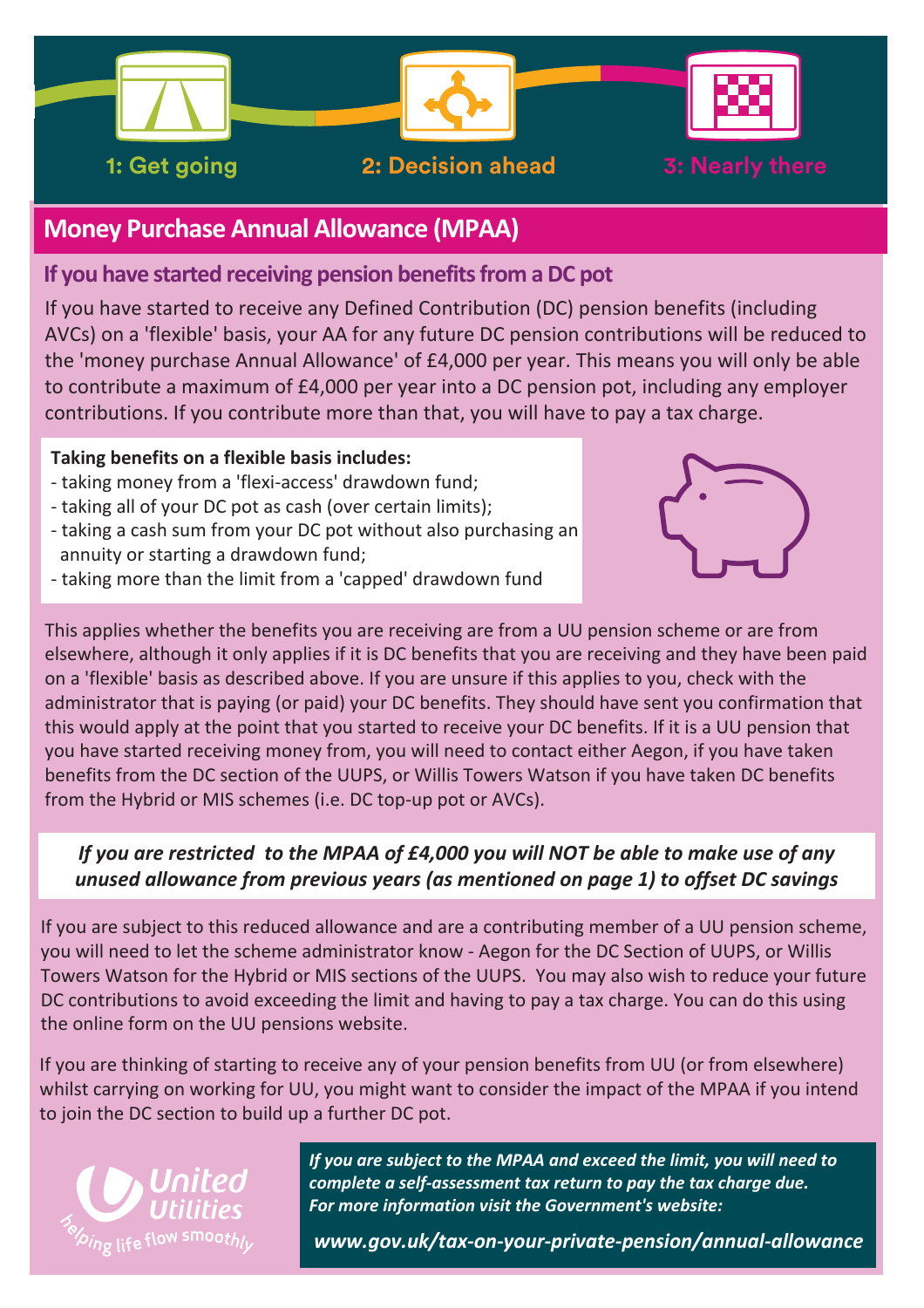

# **The Tapered Annual Allowance**

#### *If your taxable income is more than £110,000*

If you expect your income to be more than £110,000 in the tax year, your AA may be reduced below £40,000. This will depend on your 'Threshold Income' and 'Adjusted Income'. The reduction to your AA (known as the 'Tapered Annual Allowance') is on a sliding scale, with a minimum allowance of £10,000 per year. If you have a tapered AA, you may still be able to use any unused AA from the previous three tax years.

#### 1. Threshold Income

First you will need to calculate your Threshold Income. This is the total of your taxable income during the tax year, including your total income from UU (including overtime, bonus etc) as well as any income from elsewhere, such as rental income, savings interest and dividends received.

#### 2. Adjusted Income

Second, you will need to calculate your Adjusted Income. This is the total of your taxable income during the tax year (as above), plus the value of your pension savings during the year. This will be the contributions made by you and UU into your DC or DC top-up pot, plus the increase in value of your Hybrid or MIS benefits (the scheme administrator will be able to tell you this amount), plus any non-UU pension savings.

*Please visit www.gov.uk/tax-on-your-private-pension for full details of how to calculate your Threshold and Adjusted Income.* 

If your Threshold Income is If your Threshold Income is<br>
LESS than £110,000 then your<br>
Adjusted Income is MORE than<br>
MORE than £110,000 but your<br>
MORE than £110,000 but your<br>
MORE than £110,000 but your<br>
Adjusted Income is MORE than<br>
E150,000 your AA that tax year regardless of that tax year regardless of that tax year regardless of remain as £40,000 for that<br>your Adjusted Income. tax year. the searish an Adjusted unitsed for those with an Adjusted Income over £210,000.

*If you think you will be subject to the Tapered Annual Allowance, you may wish to speak to an Independent Financal Adviser to help vou review your pension savinas and any tax charge due.* 

You should also let the UU Pensions Department know, although please note that no one at UU can give you advice on your pension benefits. It is your responsibility to keep track of your pension *benefits and pay any tax charge due as a result of exceeding any HMRC allowances.* 



For more information please visit the Government's website:

www.gov.uk/tax-on-your-private-pension